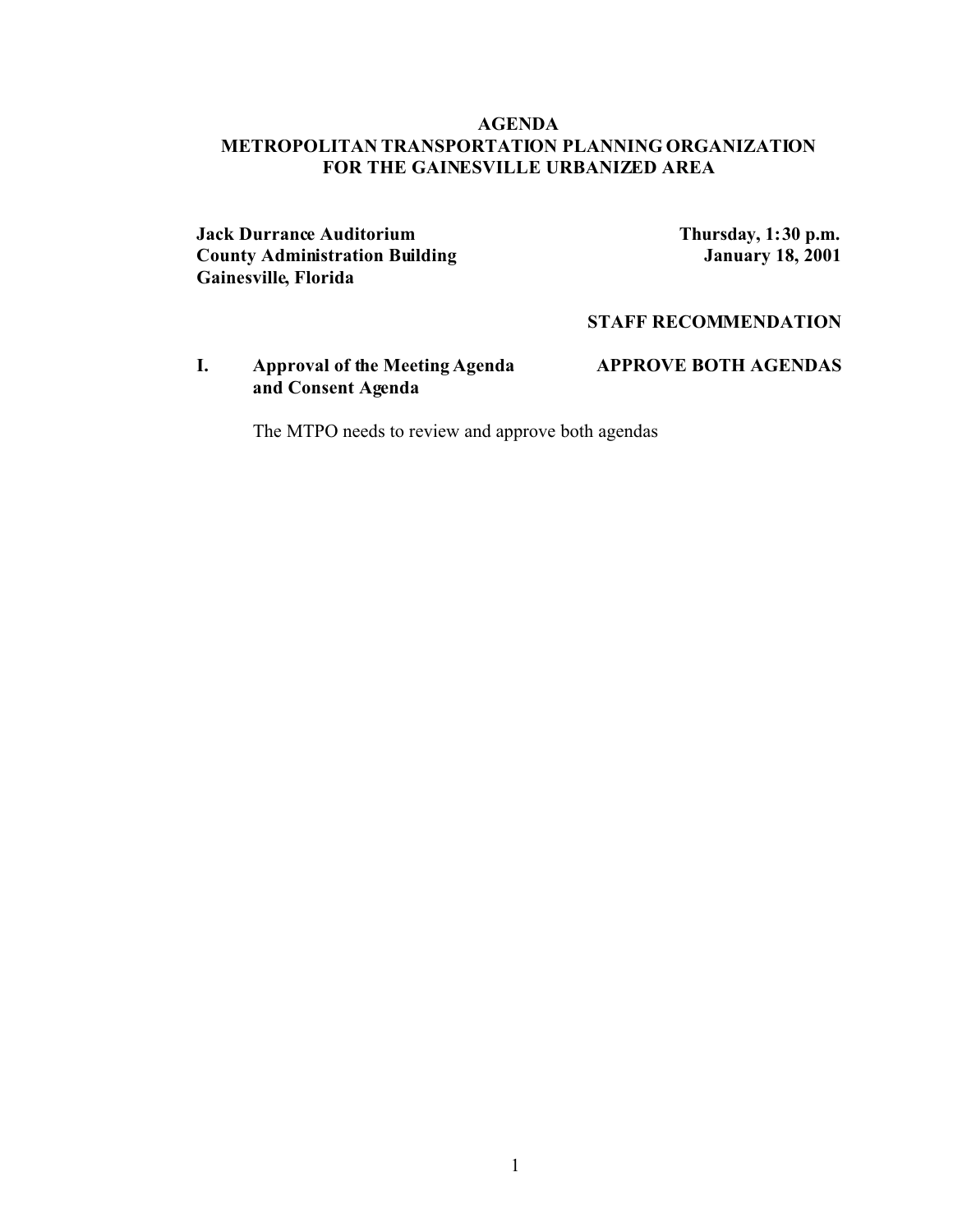#### **CONSENT AGENDA METROPOLITAN TRANSPORTATION PLANNING ORGANIZATION FOR THE GAINESVILLE URBANIZED AREA**

**Jack Durrance Auditorium Thursday, 1:30 p.m. County Administration Building January 18, 2001 Gainesville, Florida**

#### **STAFF RECOMMENDATION**

# **Page # 1 CA. 1 MTPO Minutes- December 14, 2000 APPROVE MINUTES** This set of MTPO minutes is ready for review and approval **Page # 15 CA. 2 Public Involvement Plan APPROVE STAFF RECOMMENDATION**

Each year, this plan is reviewed to see if any changes should be made in order to improve the public involvement process

# **Page # 17 CA. 3 Unified Planning Work Program APPROVE STAFF (UPWP) Amendment RECOMMENDATION**

The UPWP must be amended in order for MTPO staff to assist RTS with its upcoming Comprehensive Operational Analysis

### **Page # 21 CA. 4 TD Program- Status Report NO ACTION REQUIRED**

The MTPO has asked for monthly TD Program status reports

### **Page # 31 CA. 5 Recent MTPO Correspondence FOR INFORMATION ONLY (Without enclosures)**

1. FDOT letter dated December 28 to MTPO Chair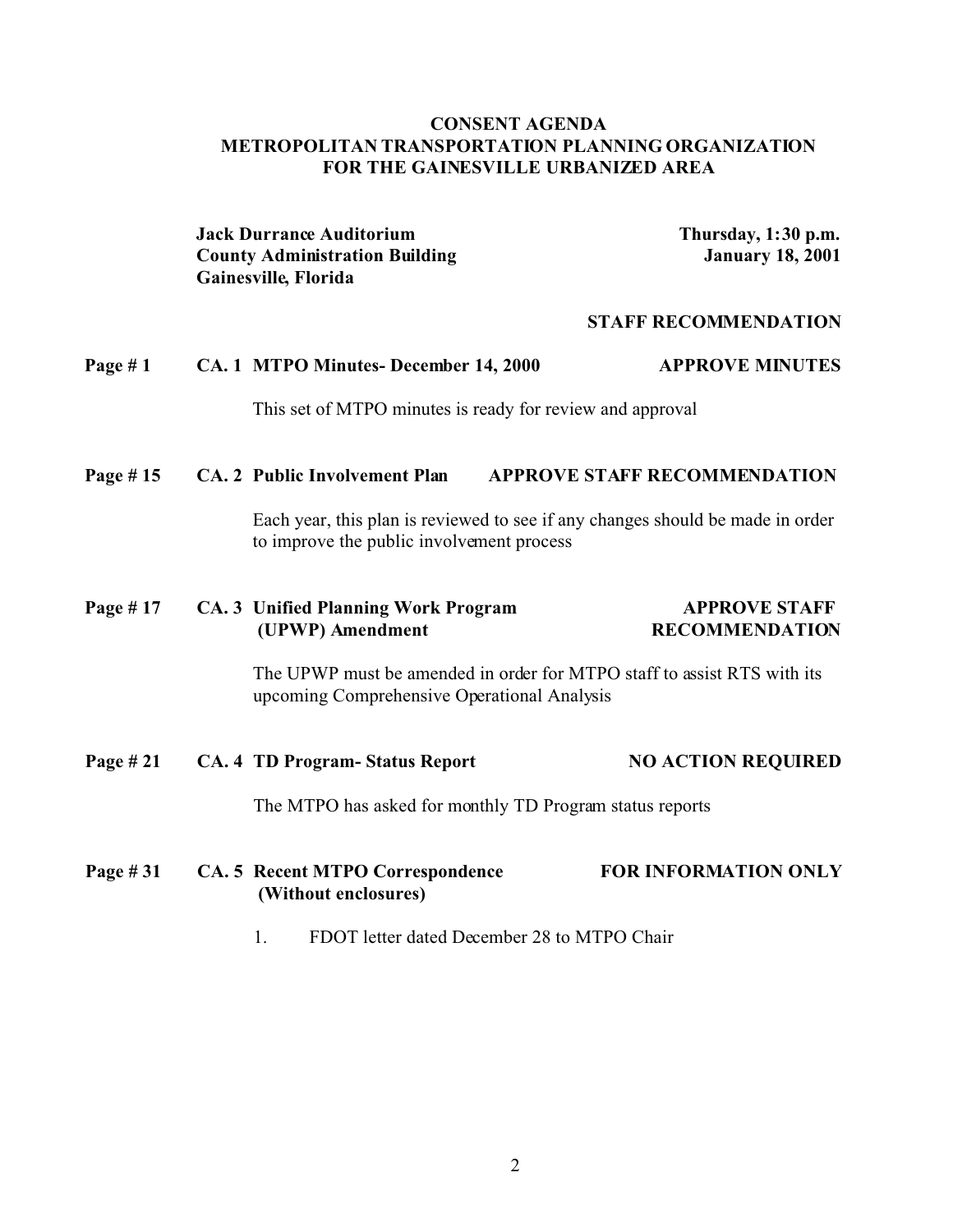# **AGENDA METROPOLITAN TRANSPORTATION PLANNING ORGANIZATION FOR THE GAINESVILLE URBANIZED AREA**

|          |      | <b>Jack Durrance Auditorium</b><br><b>County Administration Building</b><br>Gainesville, Florida                                       | Thursday, 1:30 p.m.<br><b>January 18, 2001</b>                                                                                          |  |  |  |
|----------|------|----------------------------------------------------------------------------------------------------------------------------------------|-----------------------------------------------------------------------------------------------------------------------------------------|--|--|--|
|          |      |                                                                                                                                        | <b>STAFF RECOMMENDATION</b>                                                                                                             |  |  |  |
| Page #33 | II.  | <b>Florida's Travel Choices Award</b>                                                                                                  | <b>NO ACTION REQUIRED</b>                                                                                                               |  |  |  |
|          |      | this award                                                                                                                             | A runner-up certificate will be presented to the University concerning                                                                  |  |  |  |
| Page #39 | III. | <b>Main Street Jurisdictional</b><br><b>Changes</b>                                                                                    | <b>APPROVE TAC WORKING GROUP/</b><br><b>STAFF RECOMMENDATION</b>                                                                        |  |  |  |
|          |      | This Group is recommending the first phase for implementing the<br>MTPO's decision to reduce the number of travel lanes on Main Street |                                                                                                                                         |  |  |  |
| Page #41 | IV.  | <b>Southeast Connector Charrette and</b><br><b>Corridor Planning Study</b>                                                             | <b>APPROVE STAFF</b><br><b>RECOMMENDATION</b>                                                                                           |  |  |  |
|          |      |                                                                                                                                        | A Subcommittee needs to be appointed to work with staff and the<br>community in reference to this charrette and corridor planning study |  |  |  |
| Page #43 | V.   | <b>Downtown Bicycle Routes</b>                                                                                                         | <b>APPROVE STAFF RECOMMENDATION</b>                                                                                                     |  |  |  |
|          |      | The City Commission has requested that this issue be discussed by the<br><b>MTPO</b>                                                   |                                                                                                                                         |  |  |  |
| Page #47 | VI.  | <b>Archer Road/SW 23rd Terrace Trees</b>                                                                                               | <b>APPROVE STAFF</b><br><b>RECOMMENDATION</b>                                                                                           |  |  |  |
|          |      | The Advisory Committees have completed their review concerning this issue                                                              |                                                                                                                                         |  |  |  |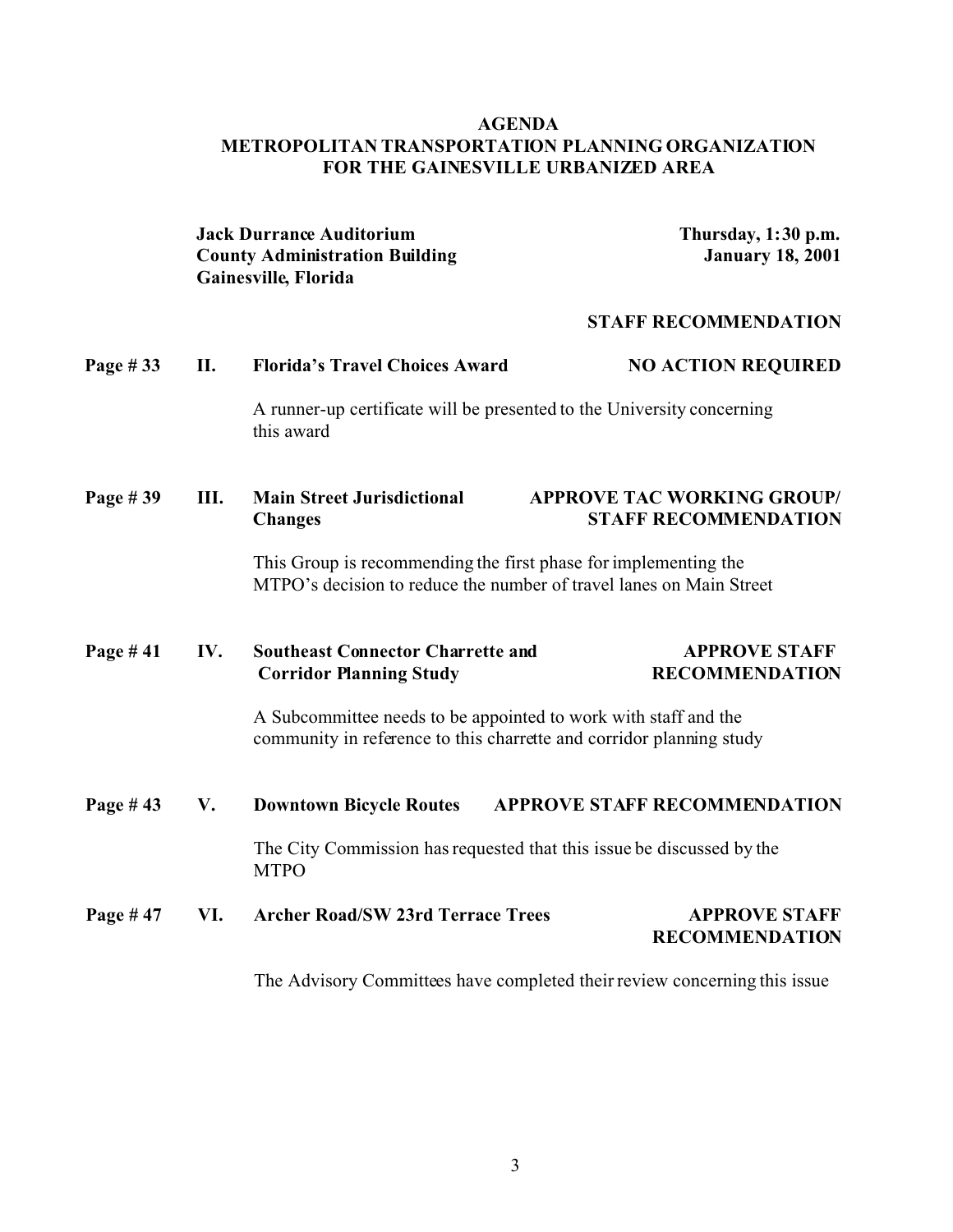|                                                     | VII. | <b>Pedestrian Issues</b> |                                                                                                                                                                                                         |                           |                                               |  |  |
|-----------------------------------------------------|------|--------------------------|---------------------------------------------------------------------------------------------------------------------------------------------------------------------------------------------------------|---------------------------|-----------------------------------------------|--|--|
| Page #49                                            |      | 1.                       | <b>Traffic Citation Information</b>                                                                                                                                                                     |                           | <b>APPROVE STAFF</b><br><b>RECOMMENDATION</b> |  |  |
|                                                     |      |                          | The MTPO has requested this statistical information                                                                                                                                                     |                           |                                               |  |  |
| Page # 57                                           |      | 2.                       | <b>Pedestrian Signals</b>                                                                                                                                                                               |                           | <b>APPROVE STAFF RECOMMENDATION</b>           |  |  |
|                                                     |      |                          | The MTPO has requested that FDOT make a presentation concerning<br>pedestrian crossing issues in Gainesville                                                                                            |                           |                                               |  |  |
| Page # 59                                           |      | 3.                       | <b>Pedestrian Crosswalks APPROVE STAFF RECOMMENDATION</b><br>The MTPO would like to know if brick or textured-paver crosswalks<br>and sidewalks are difficult for persons with disabilities to navigate |                           |                                               |  |  |
|                                                     |      |                          |                                                                                                                                                                                                         |                           |                                               |  |  |
|                                                     |      |                          | <b>VIII. Regional Transit System Issues</b>                                                                                                                                                             |                           |                                               |  |  |
| Page $# 69$                                         |      | 1.                       | <b>Overview Presentation*</b>                                                                                                                                                                           |                           | <b>NO ACTION REQUIRED</b>                     |  |  |
|                                                     |      |                          | In December, the MTPO requested this presentation                                                                                                                                                       |                           |                                               |  |  |
| Page #71                                            |      | 2.                       | <b>Comprehensive Operational Analysis*</b>                                                                                                                                                              |                           | <b>REFER TO ADVISORY</b><br><b>COMMITTEES</b> |  |  |
|                                                     |      |                          | A member of the MTPO wants to know if this study should be limited<br>to Alachua County or expanded to include other counties                                                                           |                           |                                               |  |  |
| Page #73<br>IX.<br><b>State Road 24 Speed Limit</b> |      |                          |                                                                                                                                                                                                         | <b>NO ACTION REQUIRED</b> |                                               |  |  |
|                                                     |      |                          | In December, the MTPO requested that FDOT explain, at its next meeting, why the<br>speed limit on this road was increased                                                                               |                           |                                               |  |  |
| Page #75                                            | X.   |                          | <b>Jacksonville MPO Meeting Conflicts</b>                                                                                                                                                               |                           | <b>REVIEW AND DISCUSS</b>                     |  |  |
|                                                     |      | <b>MPO</b>               | FDOT has identified six MTPO meetings that conflict with the Jacksonville                                                                                                                               |                           |                                               |  |  |